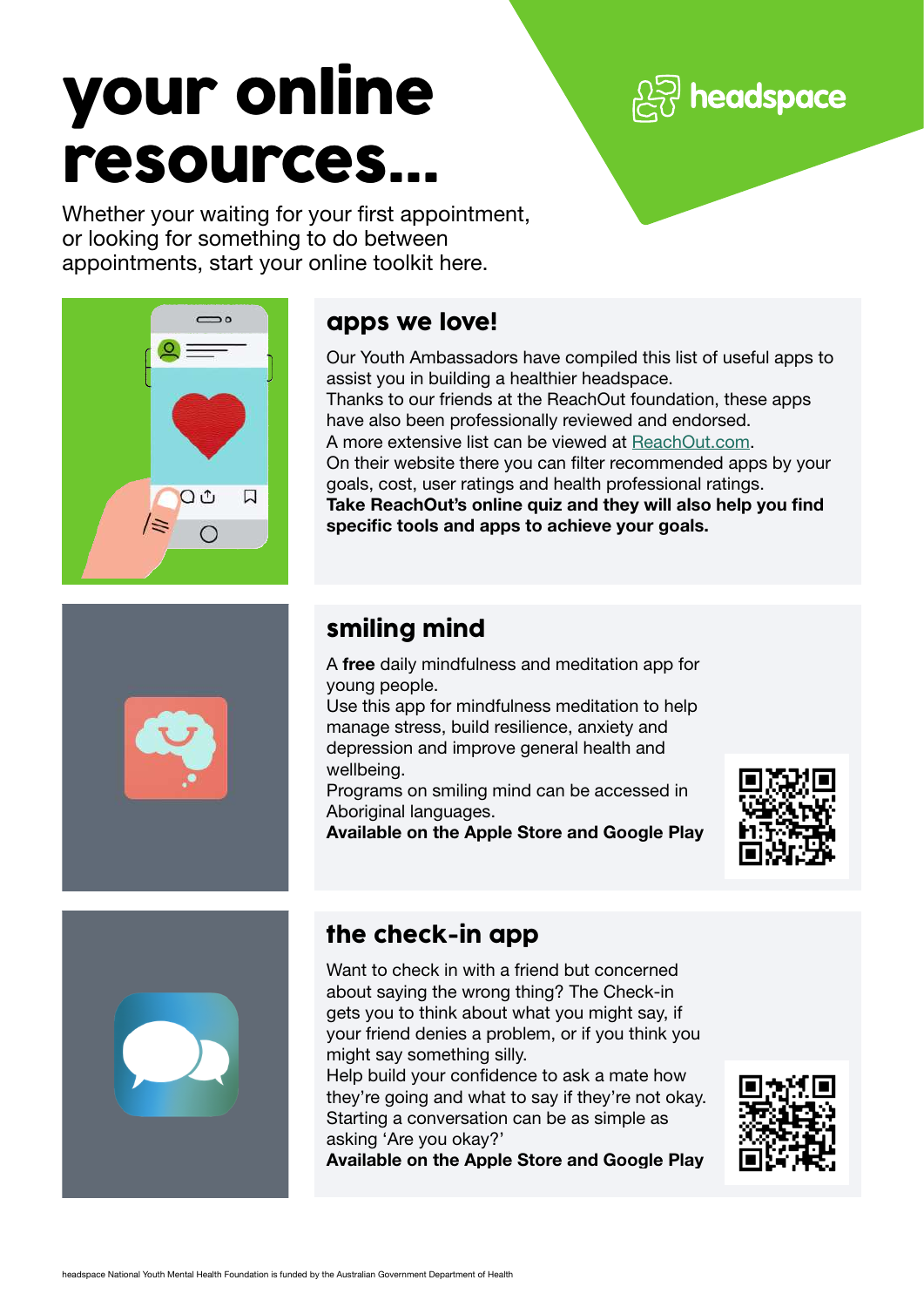

#### reachout worrytime

A free app to help you deal with worries once a day, rather than carrying them around with you 24/7.

To help manage stress and anxieties decide on a time, place and length of time to deal with your worries each day.

A place to review your worries and ditch the ones that no longer matter to you.

Available on the Apple Store and Google Play





# ibobbly

iBobbly is a free social and emotional wellbeing self-help app. Designed for young Aboriginal and Torres Strait Islander Australians aged 15 years and over.

It helps by showing you ways to manage your thoughts and feelings, as well as how to decide what is important in your life.

Brought to you by Black Dog Institute, ALIVE & Kicking Goals! and Men's Outreach Service Inc. Available on the Apple Store and Google Play





#### calm harm

A free app that provides young people with tasks to help you resist or manage the urge to self-harm.

Young people can tailor the app to include only activities and skills that they find helpful and hide activities they don't.

The app is password protected to ensure a completely private space for users.

Available on the Apple Store and Google Play





#### recharge

A free app to improve general health and wellbeing by focusing on sleep, fun activities, increasing your exposure to daylight and increasing physical activity gradually over six weeks.

Recharge includes practical tips to improve your sleep routine and wellbeing, daily reports to track your mood, energy, exercise and sleep using graphs to help monitor your progress. Available on the Apple Store

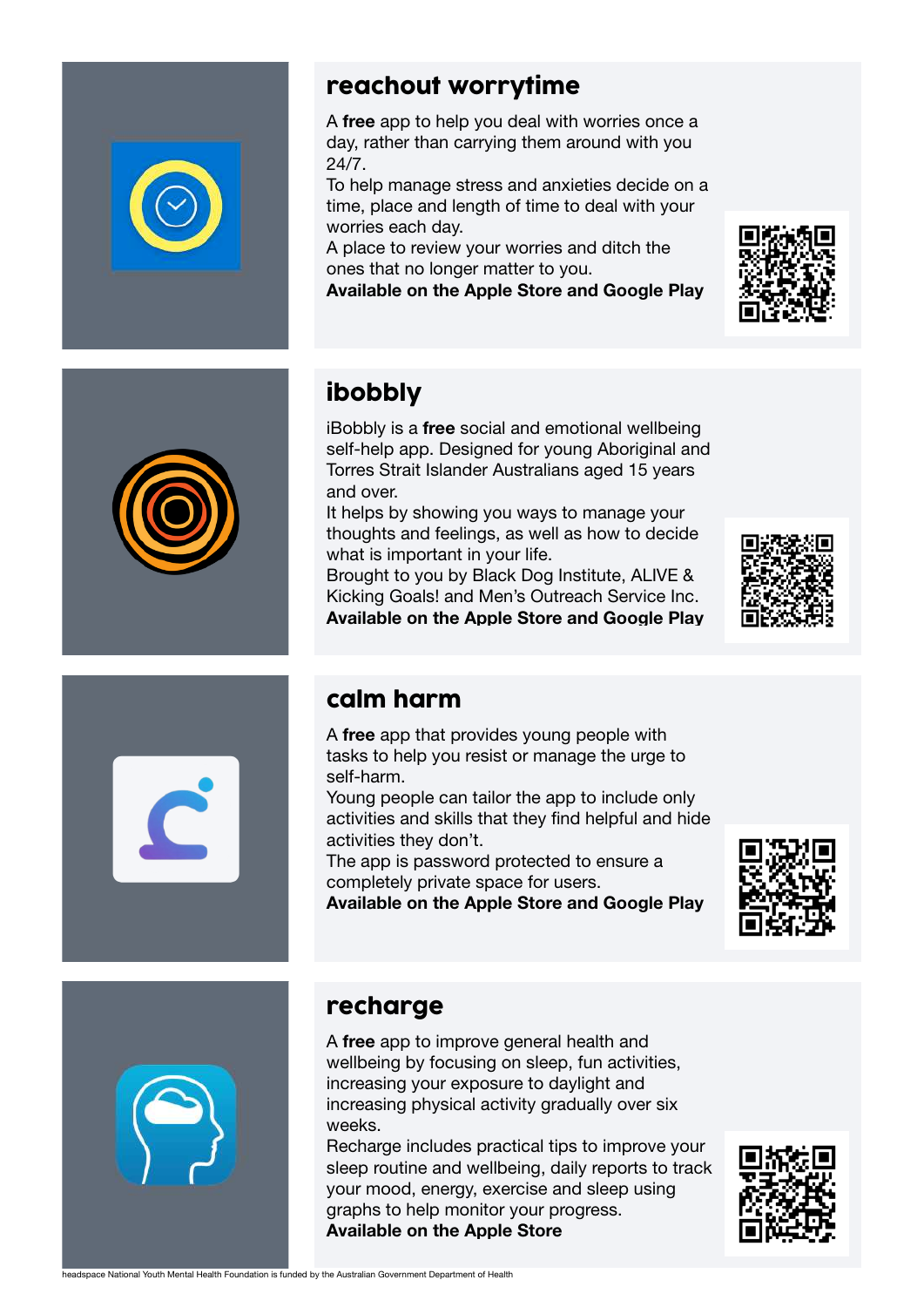#### daybreak

A free to change your relationship with alcohol. Personalise your experience to help regain control and develop healthier habits. Immediate support is available through a community who is always there when you need it or access trained health coaches anytime. Keep track of your personal progress through weekly check-ins, and set custom notification schedules.



#### reachout breathe

A free app to assist young people to reduce the physical symptoms of stress and anxiety by slowing down your breathing and heart rate. Using simple visuals you can practice controlling your breath as well as measure your heart rate with the camera in your phone. The exercises help you to actively address the onset of physical stress symptoms.







#### moodpath

A free written mood journal that uses progress reports and health assessments for reflection and guidance on how to improve wellbeing. The app also uses written and audio exercises to help with anxiety and depression.

Reflect on your thoughts and emotions, create an overview of your moods, improve your mental wellbeing and read or listen to psychological exercises.

Available on the Apple Store and Google Play





## daylio

Daylio is a free diary app that allows for goal setting, mood tracking and routine notifications. The app uses this data to create personalised statistics and find what are the causes of individual moods.

The app contains a self-care bullet journal with goals, mood diary and happiness tracker. Keep a diary and capture your day without writing down a single word!

Available on the Apple Store and Google Play